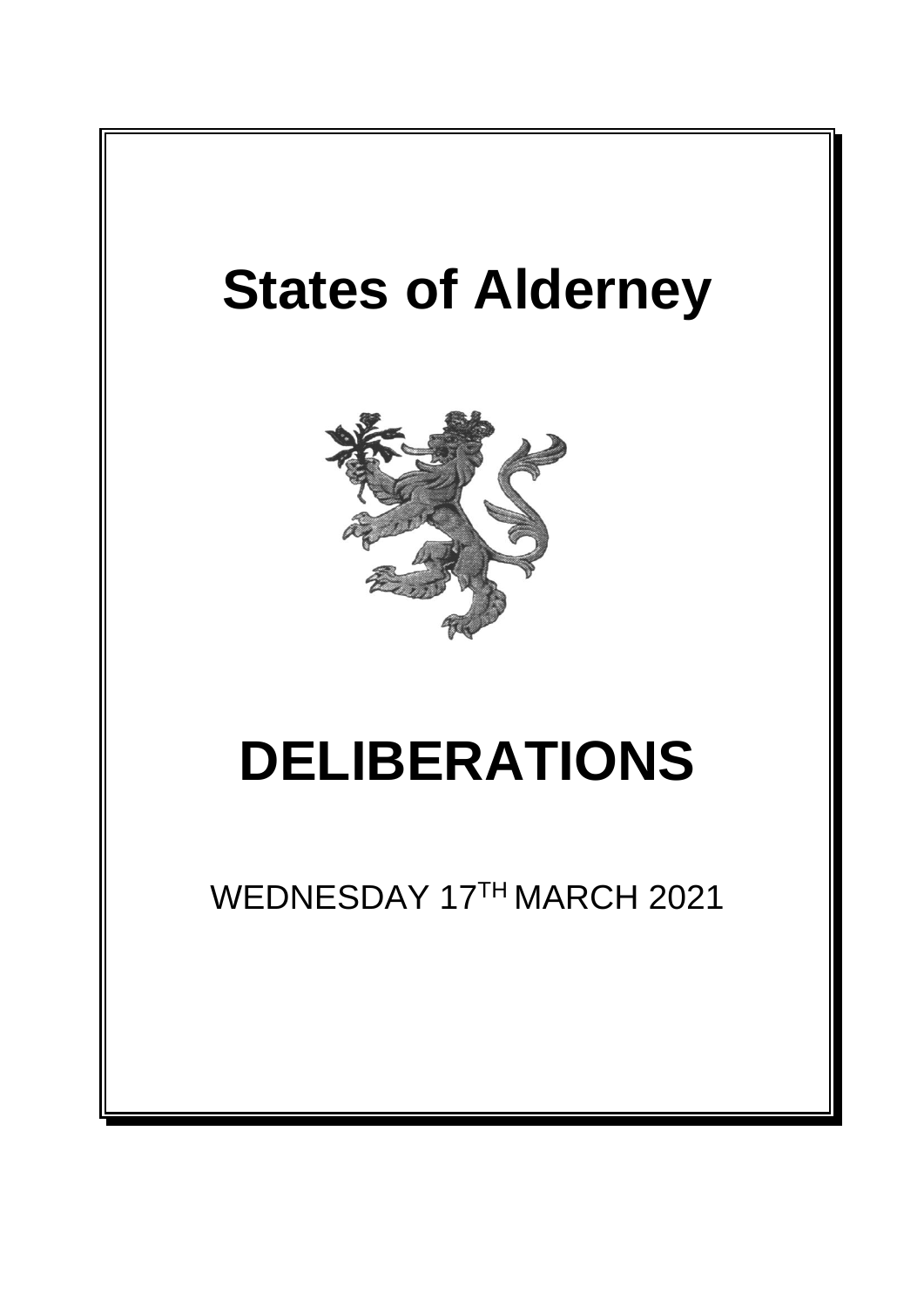# **STATES OF ALDERNEY**

## **DELIBERATIONS**

## **FOR THE STATES MEETING**

## **ON WEDNESDAY 17 TH MARCH 2021 AT 1430HRS**

Present: Mr William Tate, President Mr Bill Abel Ms Annie Burgess Mr Ian Carter Mr Kevin Gentle Mr Christian Harris Mr Rhys Jenkins Mr Boyd Kelly Mr Graham McKinley, OBE Mr Steve Roberts Mr Alex Snowdon

Lieutenant G T Workman RN (Rtd) represented His Excellency The Lieutenant-Governor of the Bailiwick of Guernsey.

The President read out a media statement regarding the change of time for this meeting and for all States Meetings in the future.

The President also informed the meeting that His Excellency the Lieutenant-Governor, Vice Admiral Sir Ian Corder KBE CB was listening to the broadcast of the meeting on the QuayFM local radio.

## **Item I Chief Pleas**

**Mrs Norma Paris addressed the States members on the subject of the Alderney Bird Observatory and its economic value to the island**

## **Item II Appointment of Chief Executive**

**The States of Alderney resolved to confirm the appointment of Kathryn Jones as Chief Executive of the States of Alderney.**

Proposed by Mr Bill Abel Seconded by Mr Ian Carter Approved unanimously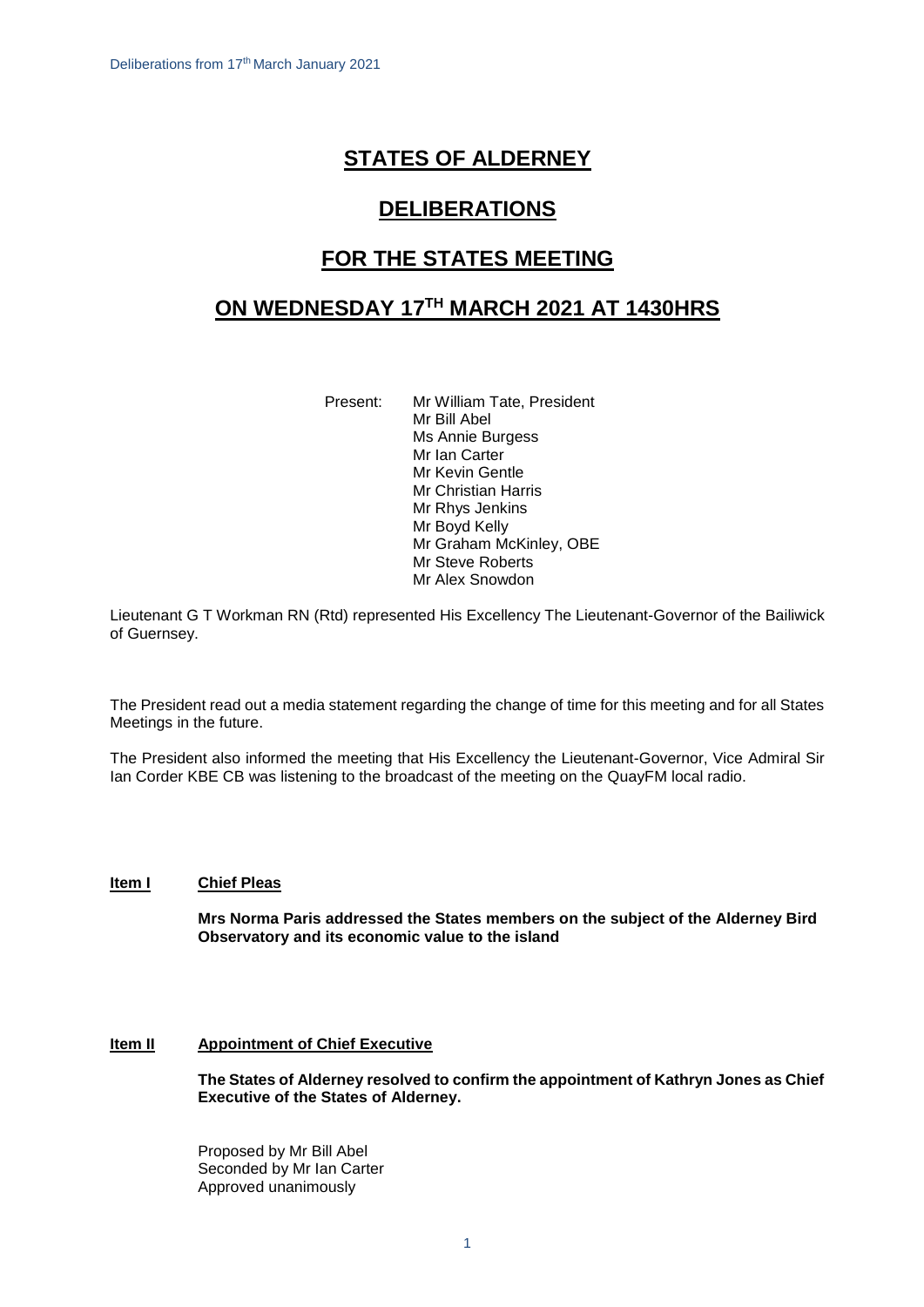#### **Item III Appointment of States Treasurer**

**The States of Alderney resolved to confirm the appointment of Elizabeth Maurice as Treasurer to the States of Alderney.** 

Proposed by Mr Bill Abel Seconded by Mr Christian Harris Approved unanimously

#### **Item IV Emergency Powers (Coronavirus) (General Provision) (Bailiwick of Guernsey) (No.2) Regulations, 2021**

**The States of Alderney resolved not to annul "The Emergency Powers (Coronavirus) (General Provision) (Bailiwick of Guernsey) (No.2) Regulations, 2021"**

Proposed by Mr Bill Abel Seconded by Mr Alex Snowdon Approved unanimously

#### **Item V Emergency Powers (Coronavirus) (General Provision) (Bailiwick of Guernsey) (No.2) (Amendment) Regulations, 2021**

**The States of Alderney resolved not to annul "The Emergency Powers (Coronavirus) (General Provision) (Bailiwick of Guernsey) (No.2) (Amendment) Regulations, 2021"**

Proposed by Mr Bill Abel Seconded by Mr Alex Snowdon Approved unanimously

#### **Item VI Emergency Powers (Coronavirus) (Vaccine) (Limitation of Liability) (Bailiwick of Guernsey) (No.2) Regulations, 2021**

**The States of Alderney resolved not to annul "The Emergency Powers (Coronavirus) (Vaccine) (Limitation of Liability) (Bailiwick of Guernsey) (No.2) Regulations, 2021"**

Proposed by Mr Bill Abel Seconded by Mr Alex Snowdon Approved unanimously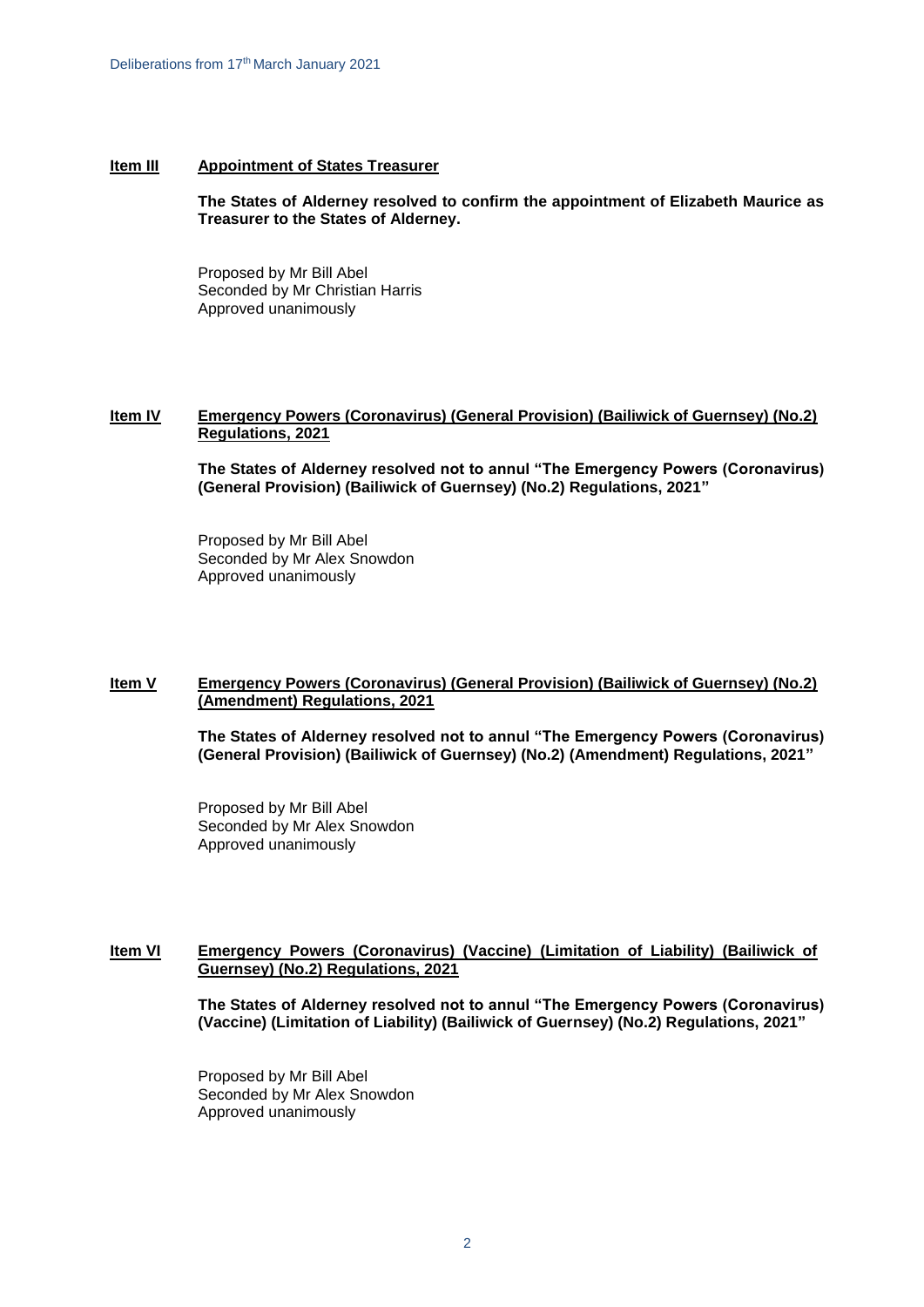#### **Item VII The Conditions of Employment (Alderney) Law, 2021**

**The States of Alderney resolved to approve "The Conditions of Employment (Alderney) Law, 2021" and to authorise the Bailiff to present a most humble petition to Her Majesty praying for Her Royal Sanction thereto.**

Proposed by Mr Bill Abel Seconded by Mr Kevin Gentle. Approved by a majority…..

#### **Item VIII Questions and Reports**

#### **The following report was delivered by Mr Boyd Kelly, Chairman of the General Services Committee:-**

"Fellow members in my first report to this Assembly from the General Service Committee I will refer to two matters, The Nunnery and Alderney Bird Observatory and The Harbour Crane

#### **The Alderney Bird Observatory (ABO) and The Nunnery**

The committee discussed the demolition or not of the 'sunroom'. This being the 'building' purported to have been built by a former occupier on a date unknown but of no historic or cultural importance. It is located at the upper corner of the site less, than 1m from both corner boundary walls in close proximity to the Southern Roman wall, which is exhibiting signs of cracking and displacement which are more likely than not to be partially caused by the sunroom structure. The room itself has been inspected by a structural engineer who describes the condition as being "quite poor" and "unlikely that it would be considered safe in the long term for public access". The room is presently used by the ABO as a viewing room and bird ringing room. The proposition considered by General Service Committee was to whether or not to make a request to the Building and Development Control Committee for the removal of this building.

Following a substantive discussion by members, a vote took place with States Members McKinley and Roberts opposing the demolition and States Member Burgess and myself voting for demolition. States Member Jenkins being unavoidably detained at work. I therefore used my casting vote to demolish this room. The Manager of Estates Environment and Infrastructure was therefore instructed to make an application to the Building and Development Committee for permission to demolish this room. This application has been made and a decision is awaited.

At a subsequently adjourned meeting the Temporary Deputy Chief Executive Officer submitted a report on the Alderney Bird Observatory its use of the Nunnery and States funding to that organisation.

Following a lengthy discussion it was resolved, (in some cases by a majority decision) to:

- Agree to a time limited period of discussion with the ABO to seek to establish a new relationship with the States and such financial and other support that is necessary to create a 3 year agreement to enable it to continue in operation.
- Consider and agree the policy framework that it wishes to adopt in relation to support for the future work with the observatory.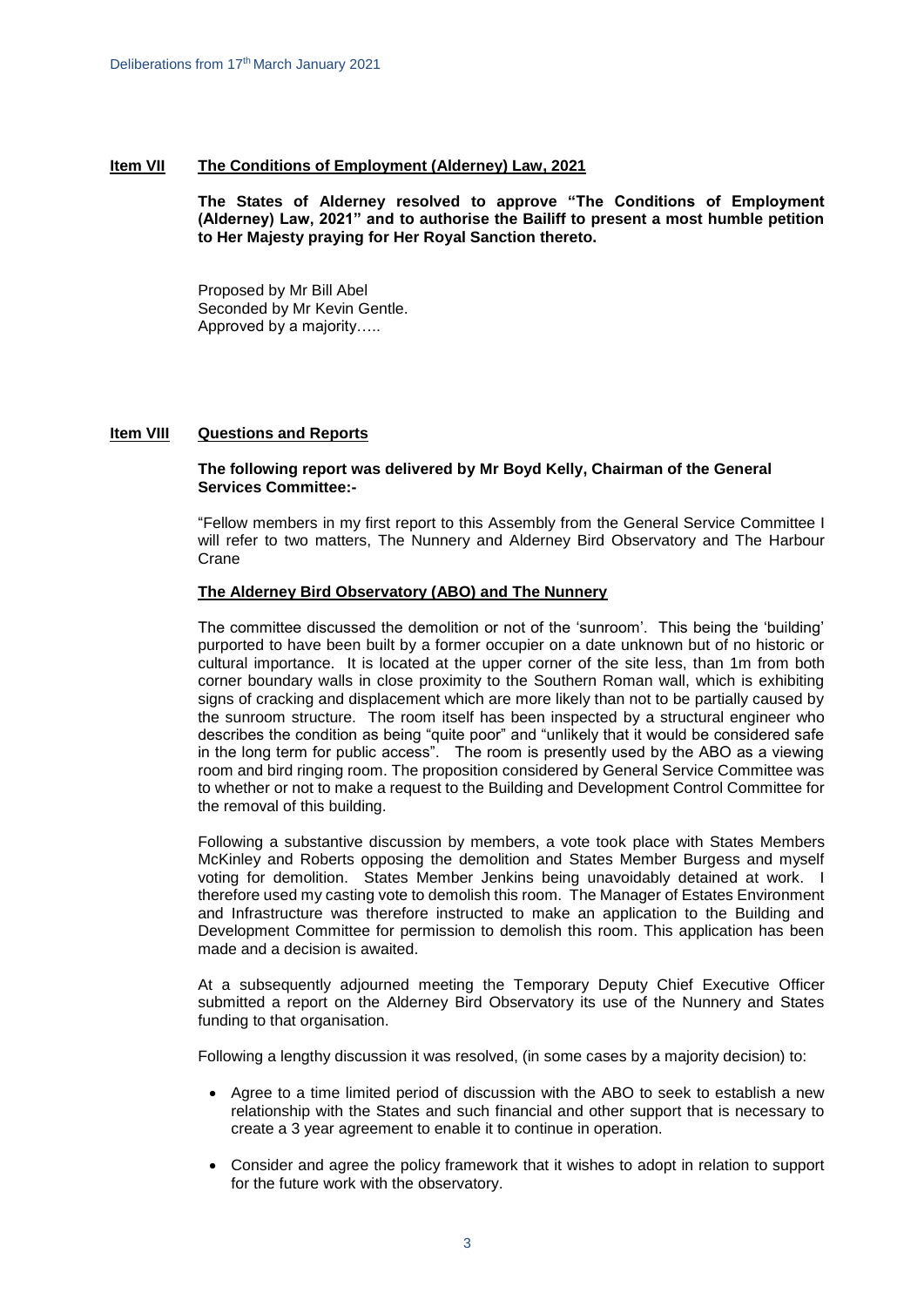- That the opportunity for further discussions is offered to the ABO with regard to the future relationship and based on the policy framework adopted.
- The Committee to be represented by a designated Committee member (Mr Kelly) and by representation from the Chief Executive's Office. (Unanimous)
- The ABO are advised that the States will terminate the (temporary) employment of the Bird Warden from 31st March 2021, but that an application will be made to The Finance Committee for an interim grant to be made to the ABO to cover the second quarter of the year while discussions take place.
- The Committee should advise the Finance Committee immediately of the situation and the interim grant proposal and request that funding is found to cover this period.

### **The Crane**

As members and the public will be aware the new crane arrived just over three weeks ago but due to the travel arrangements of the fitters being by sea, adverse weather conditions delayed their arrival and therefore the assembly of the new machine. At the time of writing this report the four fitters are en route to Alderney. Arrangements are in hand for them to be isolated both at work and at rest, with meals being provided and supplied in a Covid safe manner. The vehicle they will be using was shipped over from the UK mainland in advance and hence no concern regarding transport from the harbour to their temporary accommodation.

We are then left with the old crane. There are four options. Firstly to send it back to the UK in an attempt to sell. Secondly to consider refurbing it to sufficient standard that it could be used as a substitute crane when the new one is being serviced or should a break down occur. Thirdly to retain it without refurbishment. Finally to purchase a basic crane to operate as a standby.

A request for expressions of interest will be sent out to ascertain if there is a market on and off island to purchase the old crane, the supplier of the new crane, Hasells will be asked for an estimate on refurbishment and finally the Harbour Master will research the cost and availability of a more basic crane to act as a reserve."

#### **The following Questions were received from Mr Alex Snowdon**

#### **For Chairman of the Policy & Finance Committee:-**

- 1. Could you explain any updates with Fort Tourgis and Marina projects?
- 2. Following comments made by Matthew Offord (Conservative Party MP) about Alderney WW2 matters, can the Chairman share any information about who has been briefing the MP from the States of Alderney, as declared in local media recently?
- 3. In 2019, AEL signed Heads of Terms with Atlantis regarding the supply of electricity to the island from the Raz Blanchard project, could the Chairman outline any progress made so far?
- 4. Does the Chairman have any updates or insight regarding COVID restrictions into the island from Guernsey and further afield?
- 5. Could the Chairman explain the process for appointing non-elected members to committees and working groups, are the members non-voting?

### **For Chairman of the General Services Committee:-**

- 1. Do the Committee have any views about the future of 'Whitegates', which appears rather run down at the moment?
- 2. Can the Chairman give any updates regarding recent press releases about servicing moorings and expressions of interest for operating boat storage for the States of Alderney?